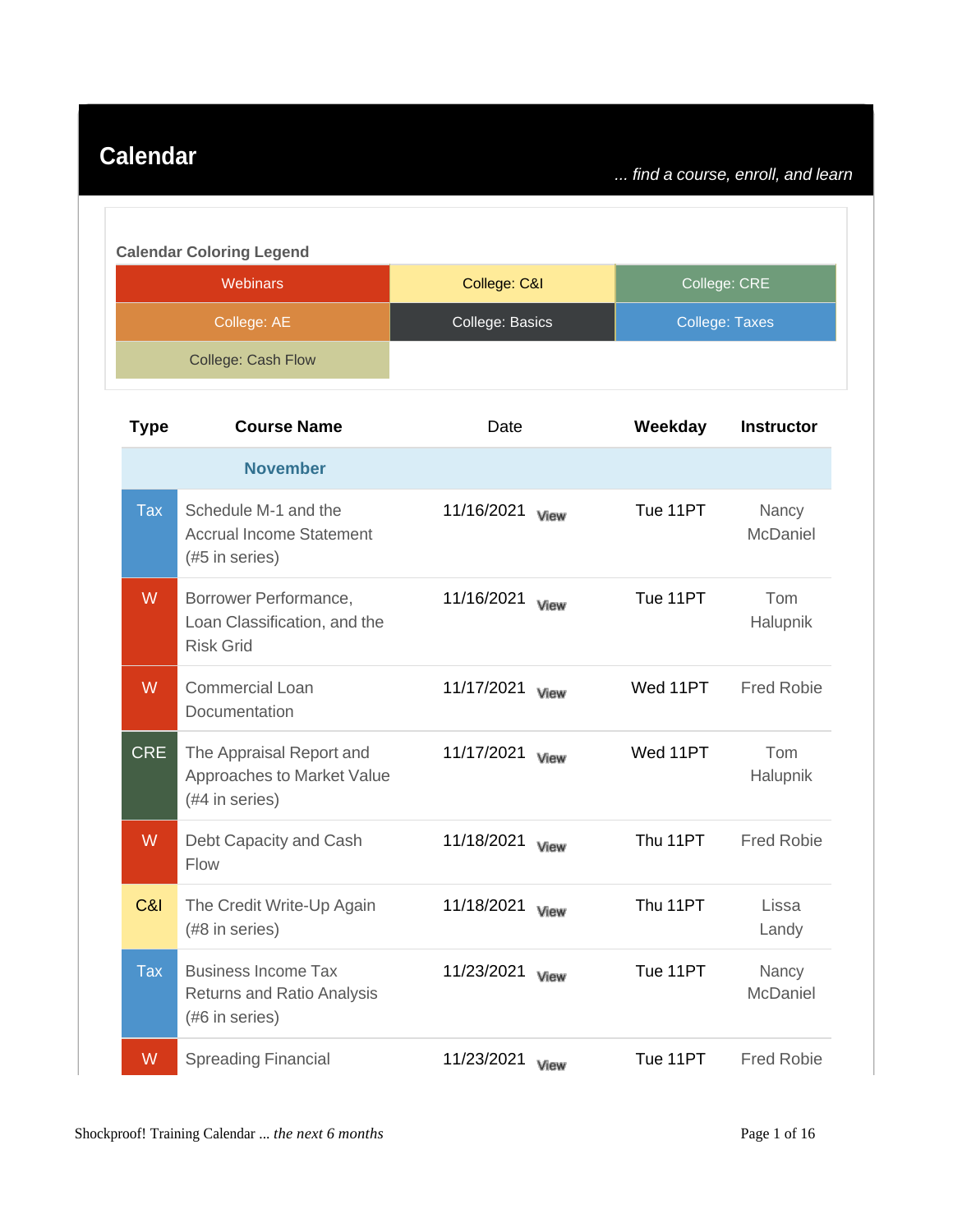|                         | <b>Statements</b>                                                                                 |                            |          |                   |
|-------------------------|---------------------------------------------------------------------------------------------------|----------------------------|----------|-------------------|
| <b>CRE</b>              | The Income Capitalization<br>Approach and the Cap Rate<br>(#5 in series)                          | 11/24/2021 Mew             | Wed 11PT | <b>Fred Robie</b> |
| W                       | <b>Commercial Real Estate</b><br><b>Loan Documentation</b>                                        | 11/24/2021<br>View         | Wed 11PT | Nancy<br>McDaniel |
| <b>CF</b>               | Credit College, Cash Flow<br><b>Statements (Series Kickoff)</b>                                   | 11/30/2021<br>View         | Tue 11PT | <b>Fred Robie</b> |
| $\overline{\text{Tax}}$ | <b>Business Income Tax</b><br><b>Returns and Cash Flow</b><br>Analysis (#7 in series)             | 11/30/2021 <sub>View</sub> | Tue 11PT | Nancy<br>McDaniel |
|                         | <b>December</b>                                                                                   |                            |          |                   |
| CB                      | Credit College, Credit<br><b>Basics (Series Kickoff)</b>                                          | 12/1/2021 Mew              | Wed 11PT | Lissa<br>Landy    |
| <b>CRE</b>              | Underwriting Standards,<br>Actual vs. Stabilized NOI,<br>and Breakeven Analysis (#6<br>in series) | 12/1/2021 Mew              | Wed 11PT | <b>Fred Robie</b> |
| W                       | <b>Assessing Medical</b><br>Practices                                                             | 12/2/2021<br>View          | Thu 11PT | <b>Fred Robie</b> |
| <b>ACC</b>              | Credit College, Accounting<br><b>Essentials (Series Kickoff)</b>                                  | 12/2/2021 Mew              | Thu 11PT | Lissa<br>Landy    |
| <b>CF</b>               | The EBITDA Cash Flow<br>Proxy and the UCA Cash<br>Flow Statement (#2 in<br>series)                | 12/7/2021 <sub>View</sub>  | Tue 11PT | <b>Fred Robie</b> |
| <b>Tax</b>              | Cash Based Income Tax<br>Returns (#8 in series)                                                   | 12/7/2021<br>View          | Tue 11PT | Nancy<br>McDaniel |
| <b>CRE</b>              | Management Assessment,<br>Competitive Forces, and<br>Projected Performance (#7<br>in series)      | 12/8/2021<br>View          | Wed 11PT | <b>Fred Robie</b> |
| CB                      | Personal Qualities and                                                                            | 12/8/2021<br>View          | Wed 11PT | Lissa             |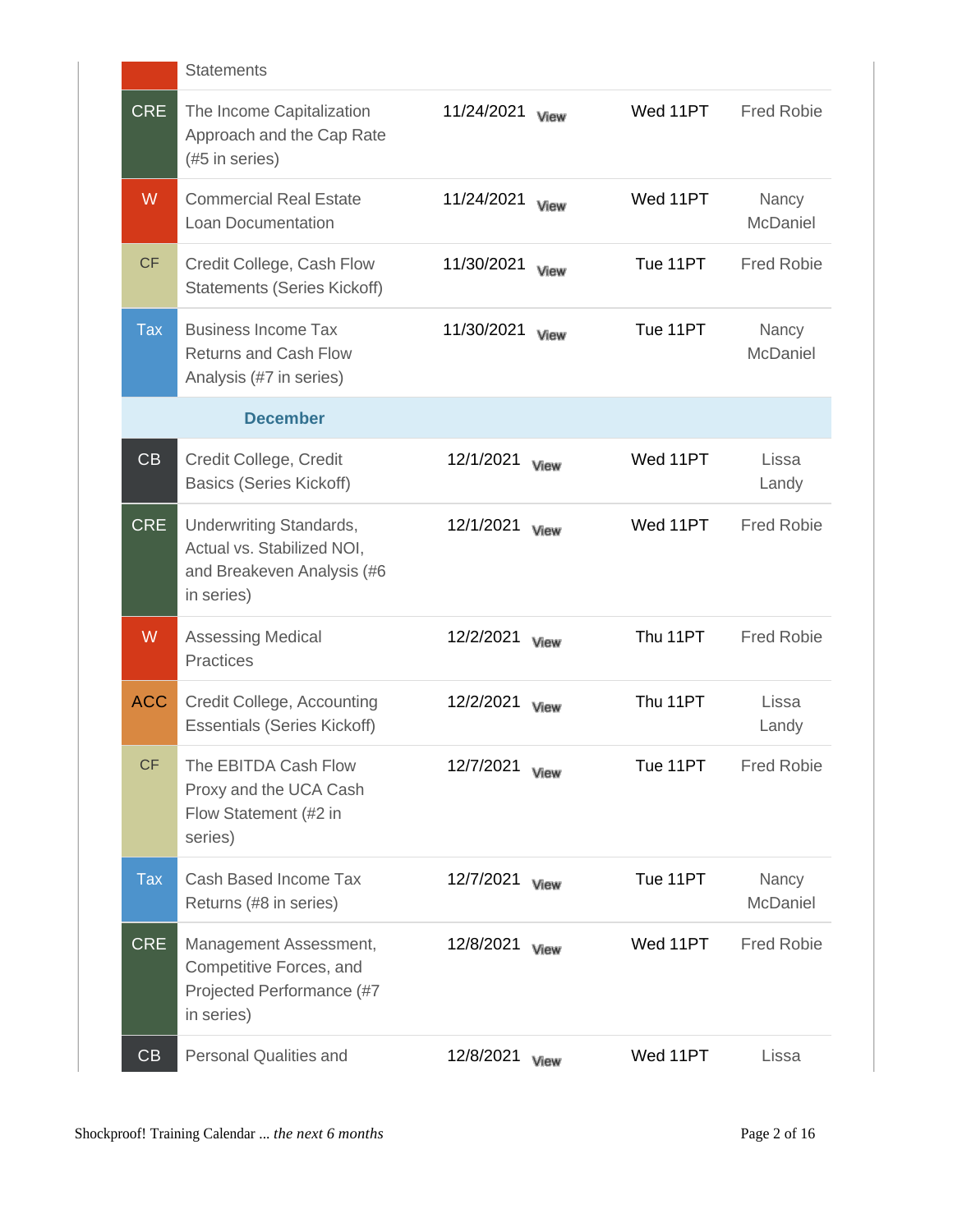|                         | Competitive Advantages (#2<br>in series)                                                                         |                    |          | Landy             |
|-------------------------|------------------------------------------------------------------------------------------------------------------|--------------------|----------|-------------------|
| <b>ACC</b>              | Double Entry Accounting, the<br>Accounting Equation, and<br>Debits and Credits (#2 in<br>series)                 | 12/9/2021<br>View  | Thu 11PT | Lissa<br>Landy    |
| W                       | Analytical Focus in the<br>Credit Write Up                                                                       | 12/9/2021<br>View  | Thu 11PT | <b>Fred Robie</b> |
| <b>CF</b>               | The FASB 95 Statement of<br>Cash Flows and the UCA<br>Cash Flow Statement (#3 in<br>series)                      | 12/14/2021 Mew     | Tue 11PT | <b>Fred Robie</b> |
| W                       | <b>Commercial Real Estate</b>                                                                                    | 12/14/2021<br>View | Tue 11PT | Tom<br>Halupnik   |
| CB                      | <b>Critical Ratios and The First</b><br><b>Necessary Condition for</b><br>Business Success (#3 in<br>series)     | 12/15/2021<br>View | Wed 11PT | Lissa<br>Landy    |
| <b>CRE</b>              | Repayment Risks,<br>Covenants, and the Credit<br>Write-Up Revisited (#8 in<br>series)                            | 12/15/2021<br>View | Wed 11PT | <b>Fred Robie</b> |
| <b>ACC</b>              | <b>Critical Accounting</b><br><b>Principles and Assumptions</b><br>and More Debits and<br>Credits (#3 in series) | 12/16/2021<br>View | Thu 11PT | Lissa<br>Landy    |
| W                       | Understanding and<br><b>Analyzing Contractor</b><br><b>Financial Statements Part I</b><br>of II                  | 12/16/2021<br>View | Thu 11PT | Tom<br>Halupnik   |
| CF                      | Cash Flow Projections,<br>Competitive Forces, and<br>Management Assessment<br>(#4 in series)                     | 12/21/2021<br>View | Tue 11PT | <b>Fred Robie</b> |
| $\overline{\mathsf{W}}$ | Ratios and Messages about                                                                                        | 12/21/2021<br>View | Tue 11PT | Nancy             |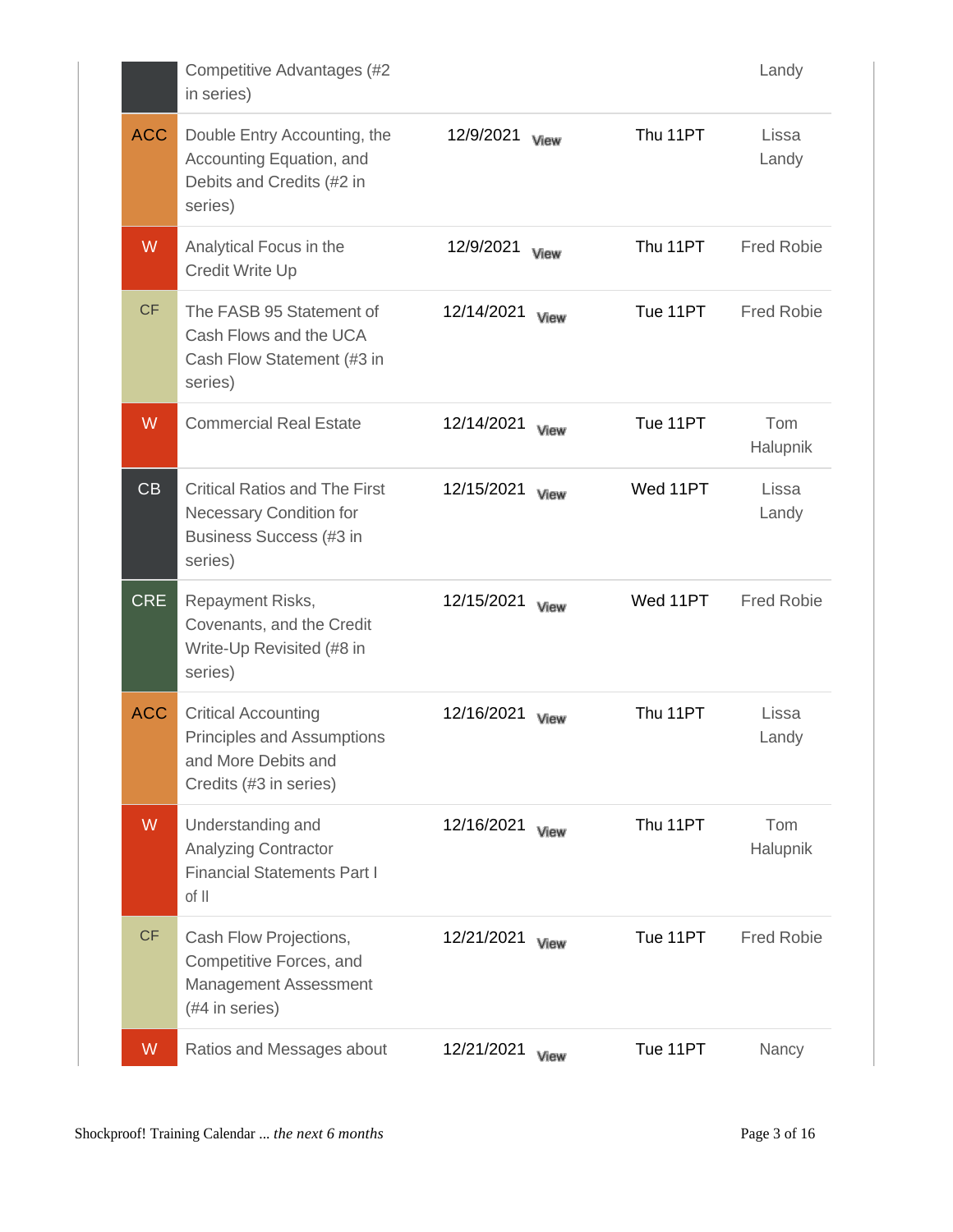|            | Profitability and Cash Flow                                                                                       |                           |          | McDaniel                 |
|------------|-------------------------------------------------------------------------------------------------------------------|---------------------------|----------|--------------------------|
| CB         | Non-Financial Red Flags,<br>Cash Flow and Second<br>Necessary Condition for<br>Business Success (#4 in<br>series) | 12/22/2021 view           | Wed 11PT | Lissa<br>Landy           |
| W          | <b>Assessing Hospital</b><br><b>Financial Performance</b>                                                         | 12/22/2021<br>View        | Wed 11PT | <b>Fred Robie</b>        |
| <b>ACC</b> | Recording Transactions and<br><b>Creating the Balance Sheet</b><br>and Income Statement (#4 in<br>series)         | 12/23/2021 Mew            | Thu 11PT | Lissa<br>Landy           |
| W          | Understanding and<br><b>Analyzing Contractor</b><br><b>Financial Statements Part II</b><br>of II                  | 12/23/2021<br>View        | Thu 11PT | <b>Fred Robie</b>        |
|            | <b>January</b>                                                                                                    |                           |          |                          |
| <b>ACC</b> | Credit College, Accounting<br><b>Essentials (Series Kickoff)</b>                                                  | 1/4/2022 <sub>View</sub>  | Tue 11PT | Lissa<br>Landy           |
| W          | <b>Global Cash Flow</b>                                                                                           | 1/4/2022 <sub>View</sub>  | Tue 11PT | Tom<br>Halupnik          |
| W          | <b>Working Capital and UCA</b><br><b>Cash Flow</b>                                                                | 1/5/2022 <sub>View</sub>  | Wed 11PT | Nancy<br><b>McDaniel</b> |
| W          | Tax Returns vs. Accrual<br><b>Statements in Assessing</b><br><b>Borrower Risk</b>                                 | 1/5/2022 <sub>View</sub>  | Wed 11PT | <b>Fred Robie</b>        |
| W          | The Five Cs of Credit                                                                                             | 1/6/2022 <sub>View</sub>  | Thu 11PT | Tom<br>Halupnik          |
| <b>Tax</b> | Credit College, Federal<br><b>Taxes (Series Kickoff)</b>                                                          | 1/6/2022 <sub>View</sub>  | Thu 11PT | Nancy<br><b>McDaniel</b> |
| <b>ACC</b> | Double Entry Accounting, the<br>Accounting Equation, and<br>Debits and Credits (#2 in<br>series)                  | 1/11/2022 <sub>View</sub> | Tue 11PT | Lissa<br>Landy           |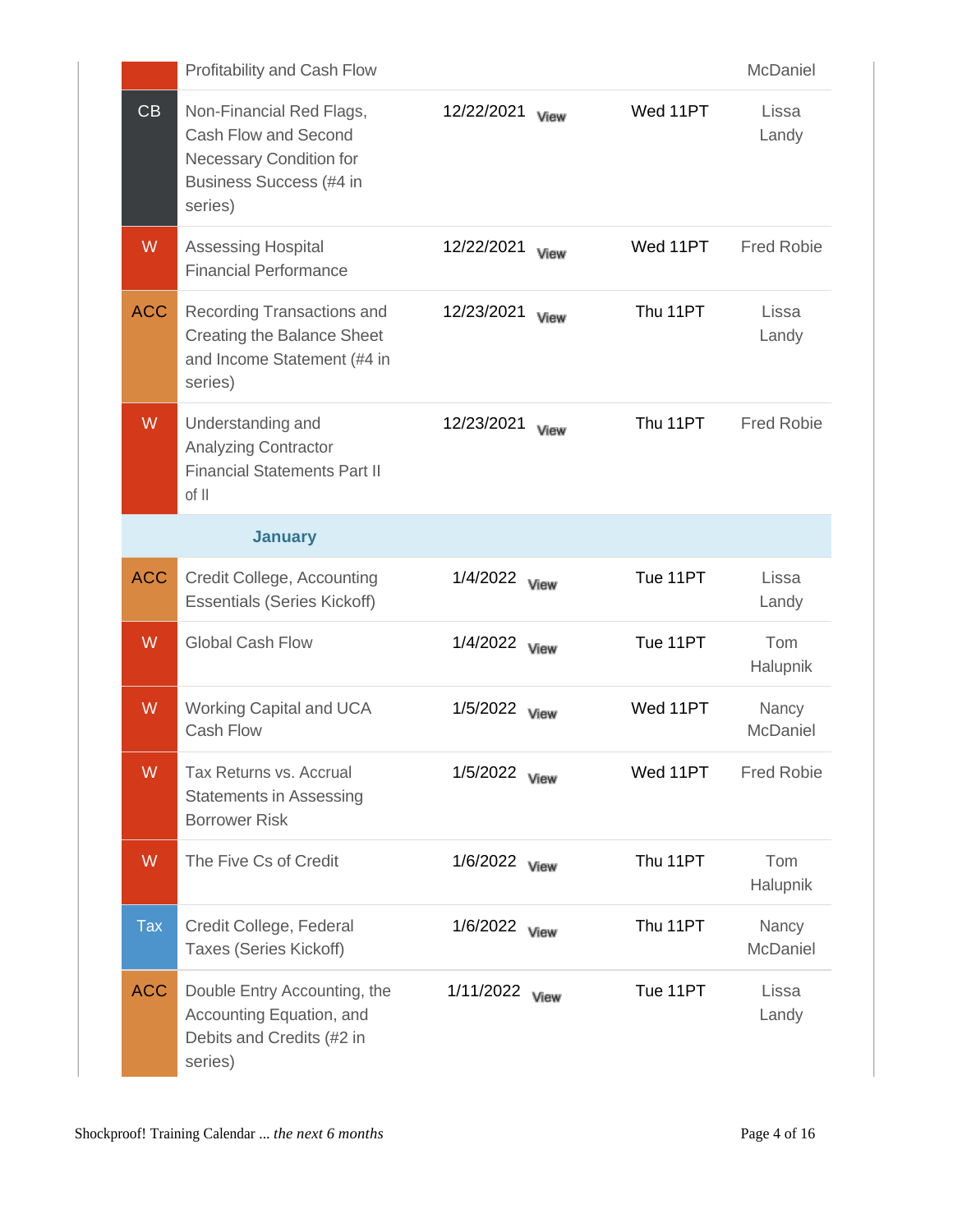| W              | Fund Accounting and<br>Municipality Analysis: Part I<br>of II                                                    | 1/11/2022 <sub>View</sub> | Tue 11PT | <b>Fred Robie</b> |
|----------------|------------------------------------------------------------------------------------------------------------------|---------------------------|----------|-------------------|
| W              | Analytical Focus in the<br><b>Credit Write Up</b>                                                                | 1/12/2022 Mew             | Wed 11PT | <b>Fred Robie</b> |
| CB             | Credit College, Credit<br><b>Basics (Series Kickoff)</b>                                                         | 1/12/2022 Miew            | Wed 11PT | Nancy<br>McDaniel |
| W              | <b>Advanced UCA Cash Flow</b><br>Part I of II                                                                    | 1/13/2022 <sub>View</sub> | Thu 11PT | <b>Fred Robie</b> |
| <b>Tax</b>     | The Section 179 Deduction<br>(#2 in series)                                                                      | 1/13/2022 Miew            | Thu 11PT | Nancy<br>McDaniel |
| <b>ACC</b>     | <b>Critical Accounting</b><br><b>Principles and Assumptions</b><br>and More Debits and<br>Credits (#3 in series) | 1/18/2022 <sub>View</sub> | Tue 11PT | Lissa<br>Landy    |
| W              | Fund Accounting and<br>Municipality Analysis: Part II<br>of II                                                   | 1/18/2022 <sub>View</sub> | Tue 11PT | <b>Fred Robie</b> |
| W              | Description and Analysis in<br>the Credit Write-Up                                                               | 1/19/2022 Mew             | Wed 11PT | <b>Fred Robie</b> |
| C <sub>B</sub> | <b>Personal Qualities and</b><br>Competitive Advantages (#2)<br>in series)                                       | 1/19/2022 Mew             | Wed 11PT | Nancy<br>McDaniel |
| W              | <b>Advanced UCA Cash Flow</b><br>Part II of II                                                                   | 1/20/2022 <sub>View</sub> | Thu 11PT | <b>Fred Robie</b> |
| Tax            | <b>Understanding Schedules K-</b><br>1 (#3 in series)                                                            | 1/20/2022<br>View         | Thu 11PT | Nancy<br>McDaniel |
| W              | <b>Spreading Financial</b><br><b>Statements</b>                                                                  | 1/25/2022<br>View         | Tue 11PT | Tom<br>Halupnik   |
| <b>ACC</b>     | Recording Transactions and<br><b>Creating the Balance Sheet</b><br>and Income Statement (#4 in<br>series)        | 1/25/2022 Mew             | Tue 11PT | Lissa<br>Landy    |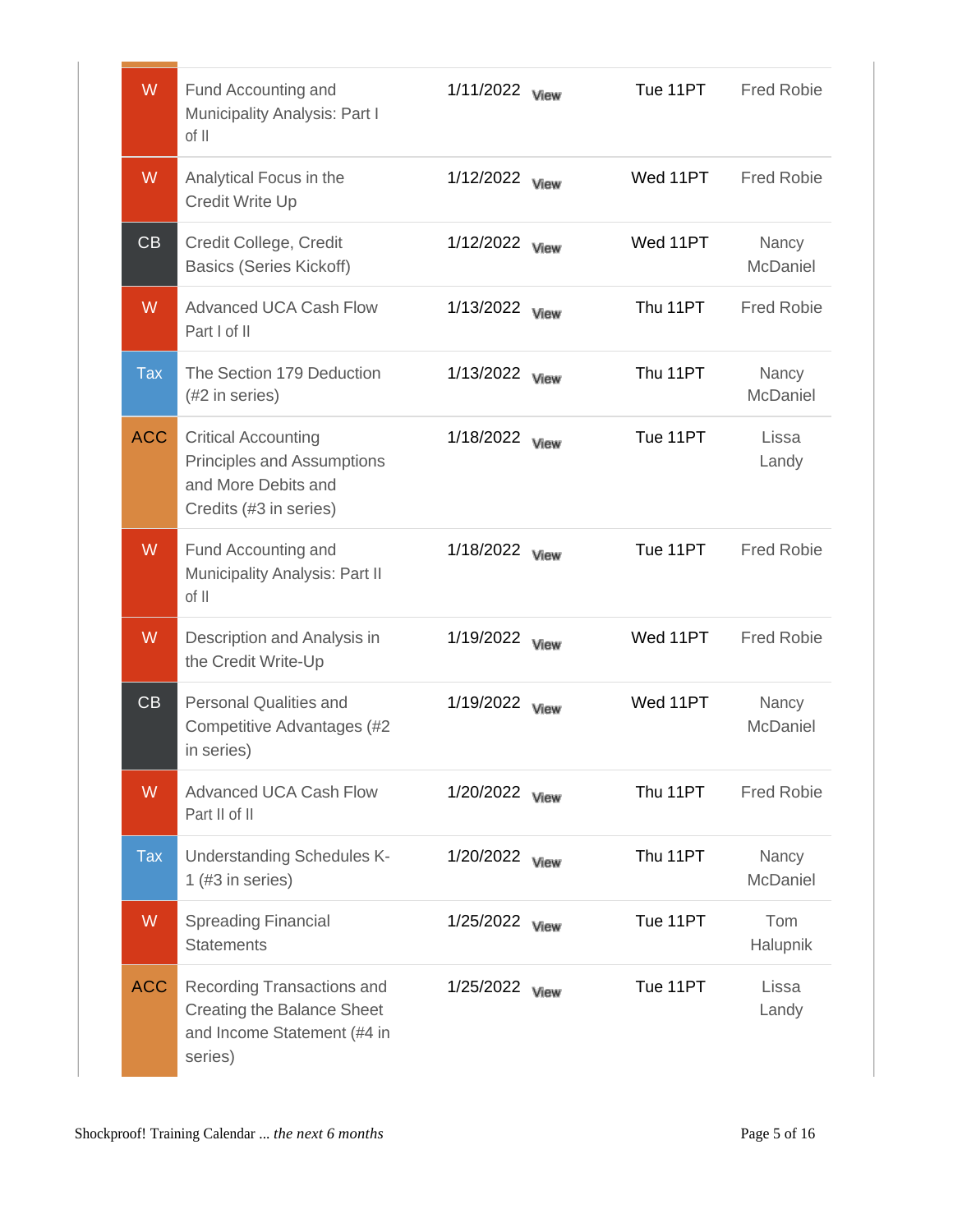| W          | <b>Commercial Real Estate</b>                                                                                            | 1/26/2022 <sub>View</sub> | Wed 11PT | <b>Fred Robie</b>      |
|------------|--------------------------------------------------------------------------------------------------------------------------|---------------------------|----------|------------------------|
| CB         | <b>Critical Ratios and The First</b><br><b>Necessary Condition for</b><br>Business Success (#3 in<br>series)             | 1/26/2022 <sub>View</sub> | Wed 11PT | <b>Tom</b><br>Halupnik |
| <b>Tax</b> | Personal Income Tax<br>Returns and Cash Flow (#4<br>in series)                                                           | 1/27/2022 <sub>View</sub> | Thu 11PT | <b>Fred Robie</b>      |
|            | <b>February</b>                                                                                                          |                           |          |                        |
| W          | Not for Profit Analysis                                                                                                  | 2/1/2022 <sub>View</sub>  | Tue 11PT | <b>Fred Robie</b>      |
| CB         | Non-Financial Red Flags,<br>Cash Flow and Second<br><b>Necessary Condition for</b><br>Business Success (#4 in<br>series) | 2/2/2022 <sub>View</sub>  | Wed 11PT | Nancy<br>McDaniel      |
| C&I        | Credit College, Commercial<br><b>Business (Series Kickoff)</b>                                                           | 2/2/2022 <sub>View</sub>  | Wed 11PT | Lissa<br>Landy         |
|            |                                                                                                                          |                           |          |                        |
| <b>Tax</b> | Schedule M-1 and the<br><b>Accrual Income Statement</b><br>(#5 in series)                                                | 2/3/2022 <sub>View</sub>  | Thu 11PT | Nancy<br>McDaniel      |
| W          | Minimum Financial Data for<br><b>Assessing Borrower Risk</b>                                                             | 2/3/2022 <sub>View</sub>  | Thu 11PT | <b>Fred Robie</b>      |
| CB         | Credit College, Credit<br><b>Basics (Series Kickoff)</b>                                                                 | 2/8/2022 <sub>View</sub>  | Tue 11PT | Lissa<br>Landy         |
| <b>CRE</b> | Credit College, Commercial<br><b>Real Estate (Series</b><br>Kickoff)                                                     | 2/8/2022 <sub>View</sub>  | Tue 11PT | Nancy<br>McDaniel      |
| C&I        | <b>Financial Statement Review</b><br>and Ratio Analysis (#2 in<br>series)                                                | 2/9/2022 <sub>View</sub>  | Wed 11PT | Lissa<br>Landy         |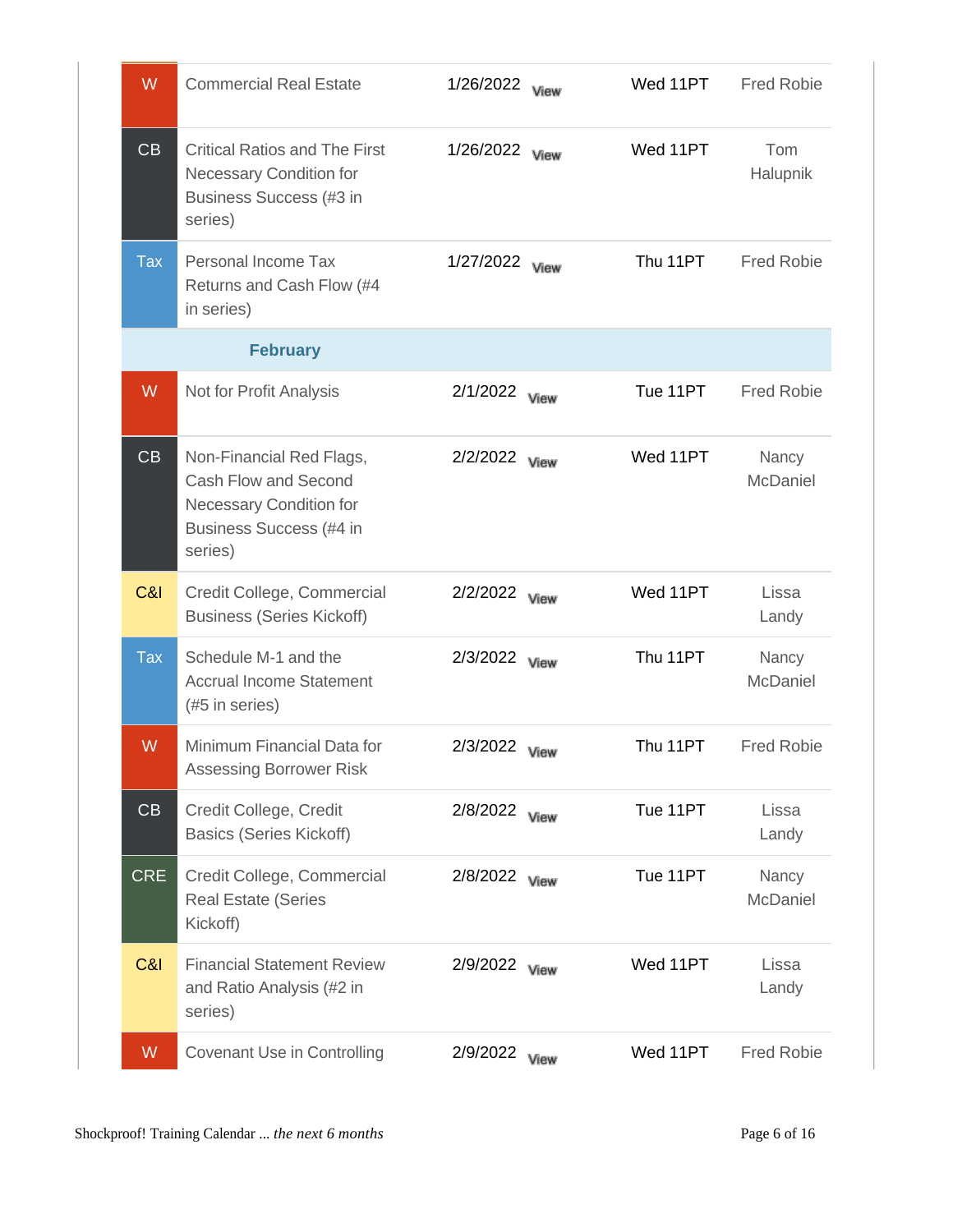|                         | <b>Cash Outflows</b>                                                                                         |                           |          |                   |
|-------------------------|--------------------------------------------------------------------------------------------------------------|---------------------------|----------|-------------------|
| $\overline{\text{Tax}}$ | <b>Business Income Tax</b><br><b>Returns and Ratio Analysis</b><br>(#6 in series)                            | 2/10/2022 <sub>View</sub> | Thu 11PT | Nancy<br>McDaniel |
| W.                      | Understanding and<br><b>Analyzing Contractor</b><br><b>Financial Statements Part I</b><br>of II              | 2/10/2022 <sub>View</sub> | Thu 11PT | <b>Fred Robie</b> |
| <b>CRE</b>              | Ratios, Borrower Cash Flow,<br>and the First Way Out (#2 in<br>series)                                       | 2/15/2022 <sub>View</sub> | Tue 11PT | Nancy<br>McDaniel |
| CB                      | Personal Qualities and<br>Competitive Advantages (#2<br>in series)                                           | 2/15/2022<br>View         | Tue 11PT | Lissa<br>Landy    |
| W                       | Debt Capacity and Cash<br>Flow                                                                               | 2/16/2022 Mew             | Wed 11PT | <b>Fred Robie</b> |
| C&I                     | Cash Flow Analysis and<br>Borrowing Causes (#3 in<br>series)                                                 | 2/16/2022 <sub>View</sub> | Wed 11PT | Lissa<br>Landy    |
| W.                      | Understanding and<br><b>Analyzing Contractor</b><br><b>Financial Statements Part II</b><br>of II             | 2/17/2022 <sub>View</sub> | Thu 11PT | <b>Fred Robie</b> |
| Tax                     | <b>Business Income Tax</b><br><b>Returns and Cash Flow</b><br>Analysis (#7 in series)                        | 2/17/2022 View            | Thu 11PT | Nancy<br>McDaniel |
| CB                      | <b>Critical Ratios and The First</b><br><b>Necessary Condition for</b><br>Business Success (#3 in<br>series) | 2/22/2022 <sub>View</sub> | Tue 11PT | Lissa<br>Landy    |
| <b>CRE</b>              | Guarantor Analysis, Global<br>Cash Flow, and the Second<br>Way Out (#3 in series)                            | 2/22/2022 <sub>View</sub> | Tue 11PT | Nancy<br>McDaniel |
| C&I                     | Management Assessment,<br>Projected Cash Flow, and                                                           | 2/23/2022<br>View         | Wed 11PT | Lissa<br>Landy    |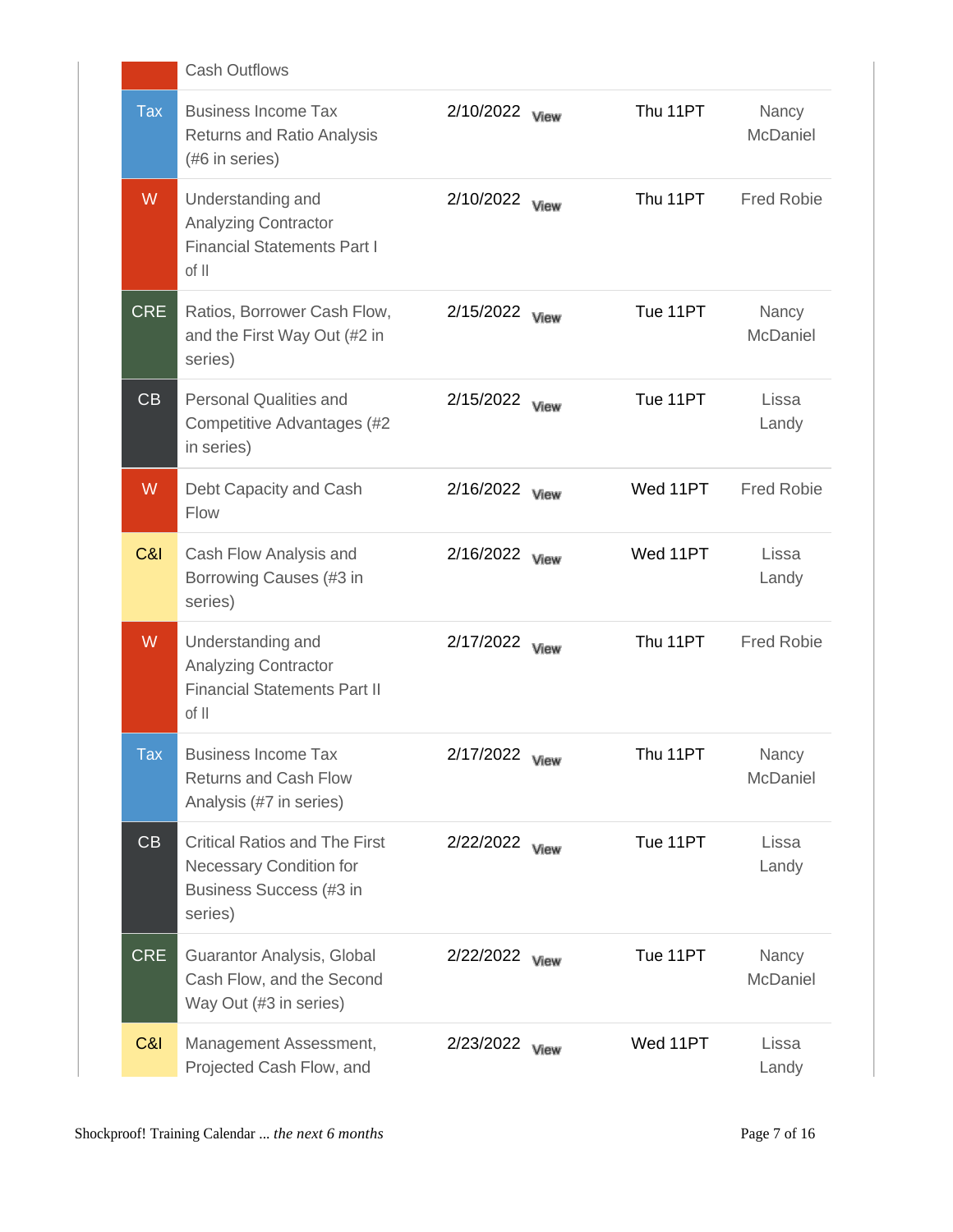|                         | the First Way Out (#4 in<br>series)                                                                                      |                           |          |                          |
|-------------------------|--------------------------------------------------------------------------------------------------------------------------|---------------------------|----------|--------------------------|
| W                       | <b>Commercial Loan</b><br>Documentation                                                                                  | 2/23/2022 View            | Wed 11PT | Tom<br>Halupnik          |
| $\overline{\text{Tax}}$ | Cash Based Income Tax<br>Returns (#8 in series)                                                                          | 2/24/2022 <sub>View</sub> | Thu 11PT | Nancy<br><b>McDaniel</b> |
| W                       | <b>Commercial Real Estate</b><br><b>Loan Documentation</b>                                                               | 2/24/2022 <sub>View</sub> | Thu 11PT | Tom<br>Halupnik          |
|                         | <b>March</b>                                                                                                             |                           |          |                          |
| C <sub>B</sub>          | Non-Financial Red Flags,<br>Cash Flow and Second<br><b>Necessary Condition for</b><br>Business Success (#4 in<br>series) | 3/1/2022 <sub>View</sub>  | Tue 11PT | Lissa<br>Landy           |
| <b>CRE</b>              | The Appraisal Report and<br>Approaches to Market Value<br>(#4 in series)                                                 | 3/1/2022 <sub>View</sub>  | Tue 11PT | Nancy<br>McDaniel        |
| C&I                     | Guarantor Analysis and the<br>Second Way Out (#5 in<br>series)                                                           | 3/2/2022 <sub>View</sub>  | Wed 11PT | Lissa<br>Landy           |
| <b>CF</b>               | Credit College, Cash Flow<br><b>Statements (Series Kickoff)</b>                                                          | 3/2/2022 <sub>View</sub>  | Wed 11PT | Nancy<br>McDaniel        |
| Tax                     | Credit College, Federal<br><b>Taxes (Series Kickoff)</b>                                                                 | 3/3/2022 View             | Thu 11PT | <b>Fred Robie</b>        |
| W                       | <b>Commercial Real Estate</b>                                                                                            | 3/3/2022 <sub>View</sub>  | Thu 11PT | Nancy<br>McDaniel        |
| <b>ACC</b>              | Credit College, Accounting<br><b>Essentials (Series Kickoff)</b>                                                         | 3/8/2022 <sub>View</sub>  | Tue 11PT | Lissa<br>Landy           |
| <b>CRE</b>              | The Income Capitalization<br>Approach and the Cap Rate<br>(#5 in series)                                                 | 3/8/2022 <sub>View</sub>  | Tue 11PT | Nancy<br>McDaniel        |
| <b>CF</b>               | The EBITDA Cash Flow<br>Proxy and the UCA Cash                                                                           | 3/9/2022 <sub>View</sub>  | Wed 11PT | <b>Fred Robie</b>        |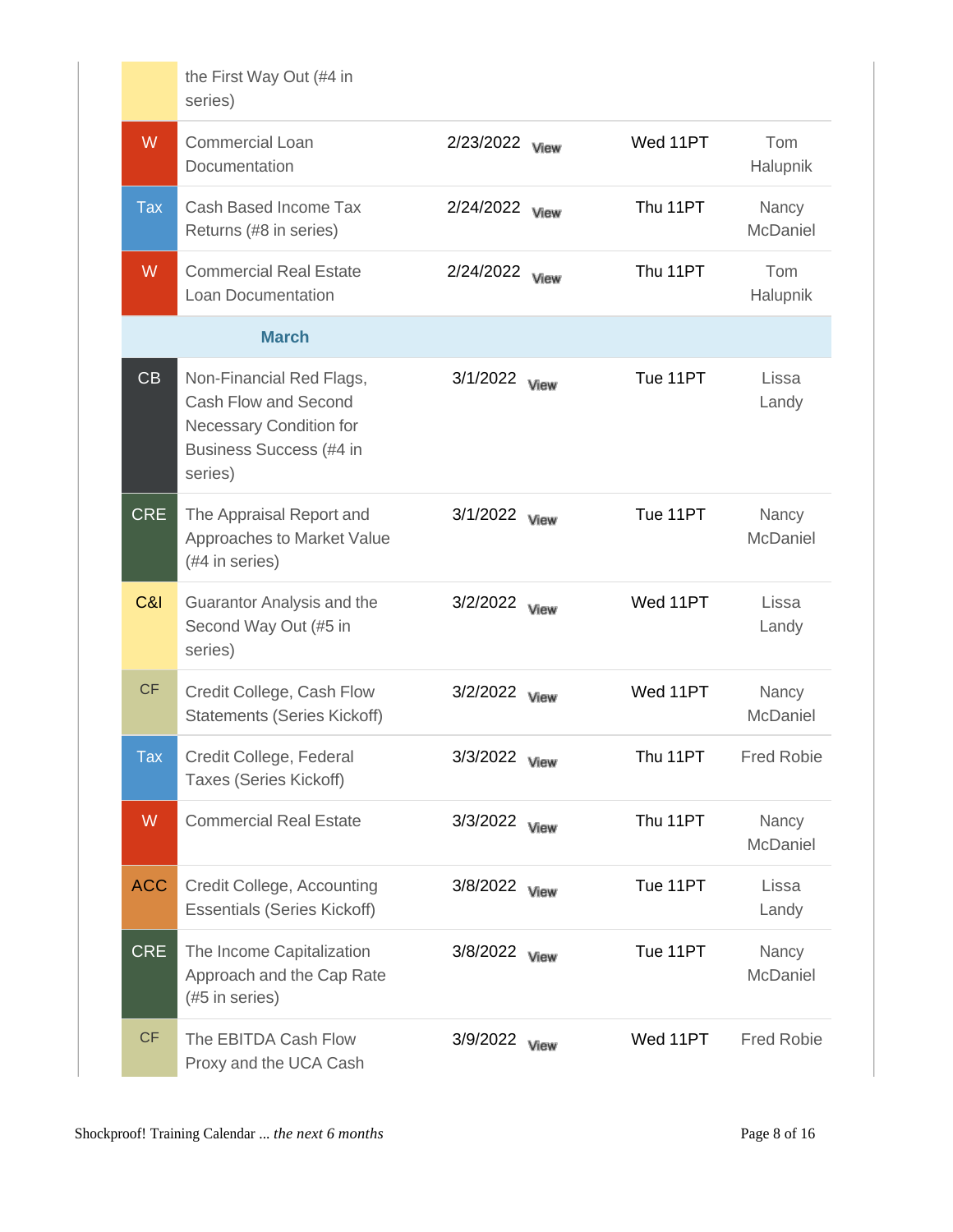|            | Flow Statement (#2 in<br>series)                                                                                 |                           |          |                          |
|------------|------------------------------------------------------------------------------------------------------------------|---------------------------|----------|--------------------------|
| C&I        | Non-Financial Red Flags<br>and Performance<br>Implications (#6 in series)                                        | 3/9/2022 <sub>View</sub>  | Wed 11PT | Lissa<br>Landy           |
| <b>Tax</b> | The Section 179 Deduction<br>(#2 in series)                                                                      | 3/10/2022 <sub>View</sub> | Thu 11PT | <b>Fred Robie</b>        |
| <b>ACC</b> | Double Entry Accounting, the<br>Accounting Equation, and<br>Debits and Credits (#2 in<br>series)                 | 3/15/2022 Mew             | Tue 11PT | Lissa<br>Landy           |
| <b>CRE</b> | Underwriting Standards,<br>Actual vs. Stabilized NOI,<br>and Breakeven Analysis (#6<br>in series)                | 3/15/2022<br>View         | Tue 11PT | Nancy<br>McDaniel        |
| C&I        | Identifying and Mitigating<br>Repayment Risks (#7 in<br>series)                                                  | 3/16/2022 Mew             | Wed 11PT | Lissa<br>Landy           |
| <b>CF</b>  | The FASB 95 Statement of<br>Cash Flows and the UCA<br>Cash Flow Statement (#3 in<br>series)                      | 3/16/2022 <sub>View</sub> | Wed 11PT | Nancy<br><b>McDaniel</b> |
| W          | Ratios and Messages about<br>Profitability and Cash Flow                                                         | 3/17/2022 Mew             | Thu 11PT | Nancy<br>McDaniel        |
| <b>Tax</b> | <b>Understanding Schedules K-</b><br>1 (#3 in series)                                                            | 3/17/2022 Mew             | Thu 11PT | <b>Fred Robie</b>        |
| <b>ACC</b> | <b>Critical Accounting</b><br><b>Principles and Assumptions</b><br>and More Debits and<br>Credits (#3 in series) | 3/22/2022 <sub>View</sub> | Tue 11PT | Lissa<br>Landy           |
| <b>CRE</b> | Management Assessment,<br>Competitive Forces, and<br>Projected Performance (#7<br>in series)                     | 3/22/2022 Mew             | Tue 11PT | Nancy<br>McDaniel        |
|            |                                                                                                                  |                           |          |                          |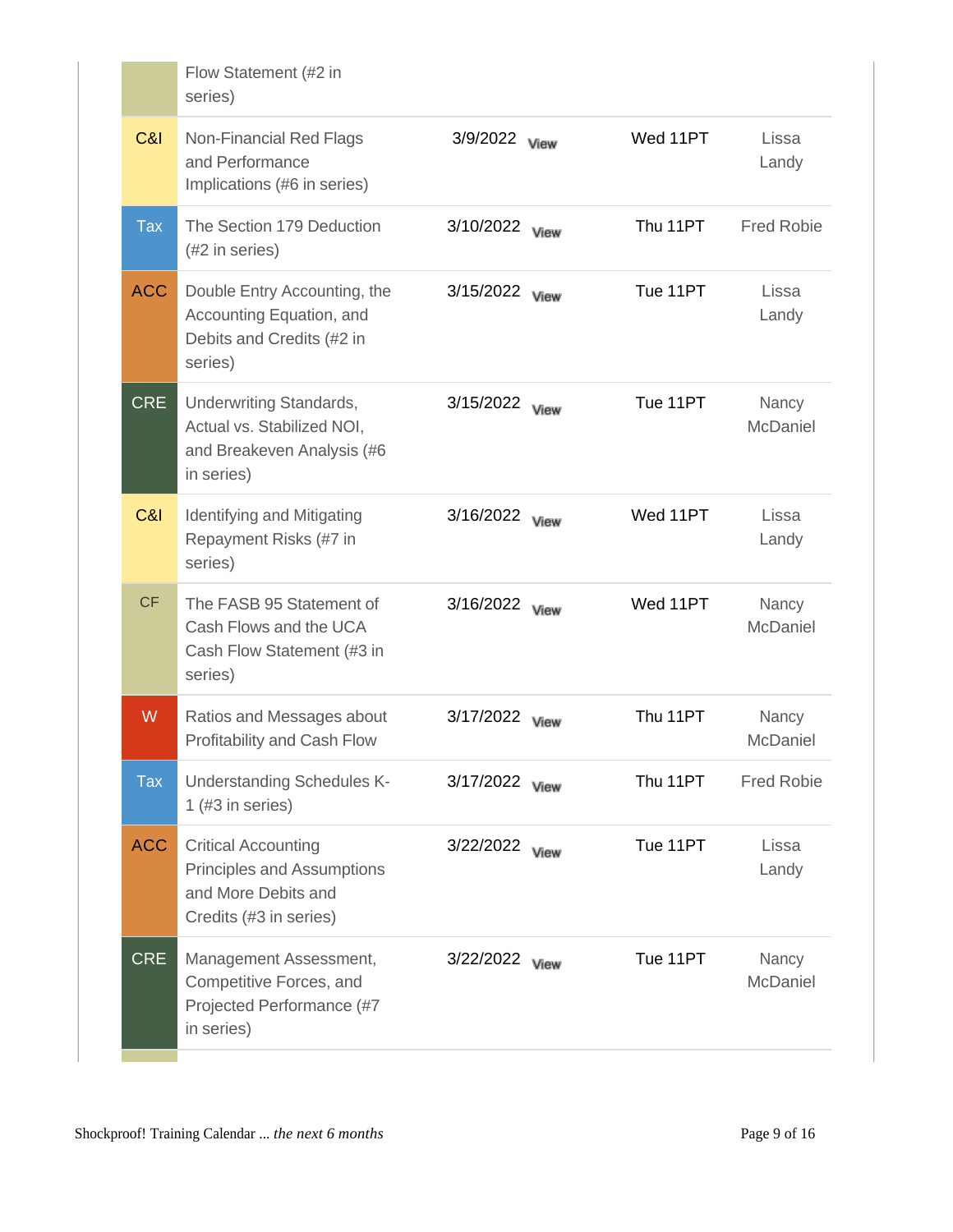| <b>CF</b>  | Cash Flow Projections,<br>Competitive Forces, and<br><b>Management Assessment</b><br>(#4 in series)       | 3/23/2022 <sub>Mew</sub>  | Wed 11PT | Nancy<br>McDaniel        |
|------------|-----------------------------------------------------------------------------------------------------------|---------------------------|----------|--------------------------|
| C&I        | The Credit Write-Up Again<br>(#8 in series)                                                               | 3/23/2022 Mew             | Wed 11PT | Lissa<br>Landy           |
| Tax        | Personal Income Tax<br>Returns and Cash Flow (#4<br>in series)                                            | 3/24/2022 <sub>View</sub> | Thu 11PT | <b>Fred Robie</b>        |
| <b>CRE</b> | Repayment Risks,<br>Covenants, and the Credit<br>Write-Up Revisited (#8 in<br>series)                     | 3/29/2022 <sub>View</sub> | Tue 11PT | Nancy<br>McDaniel        |
| <b>ACC</b> | Recording Transactions and<br><b>Creating the Balance Sheet</b><br>and Income Statement (#4 in<br>series) | 3/29/2022 <sub>View</sub> | Tue 11PT | Lissa<br>Landy           |
| W          | <b>Working Capital and UCA</b><br><b>Cash Flow</b>                                                        | 3/30/2022 Mew             | Wed 11PT | Nancy<br>McDaniel        |
| W          | Minimum Financial Data for<br><b>Assessing Borrower Risk</b>                                              | 3/30/2022 <sub>View</sub> | Wed 11PT | <b>Fred Robie</b>        |
| Tax        | Schedule M-1 and the<br><b>Accrual Income Statement</b><br>(#5 in series)                                 | 3/31/2022 <sub>View</sub> | Thu 11PT | <b>Fred Robie</b>        |
| W          | <b>Commercial Real Estate</b><br><b>Loan Documentation</b>                                                | 3/31/2022 Mew             | Thu 11PT | Nancy<br><b>McDaniel</b> |
|            | <b>April</b>                                                                                              |                           |          |                          |
| W          | Borrower Performance,<br>Loan Classification, and the<br><b>Risk Grid</b>                                 | 4/5/2022 <sub>View</sub>  | Tue 11PT | Tom<br>Halupnik          |
| W          | Understanding and<br><b>Analyzing Contractor</b><br><b>Financial Statements Part I</b><br>of II           | 4/5/2022 <sub>View</sub>  | Tue 11PT | <b>Fred Robie</b>        |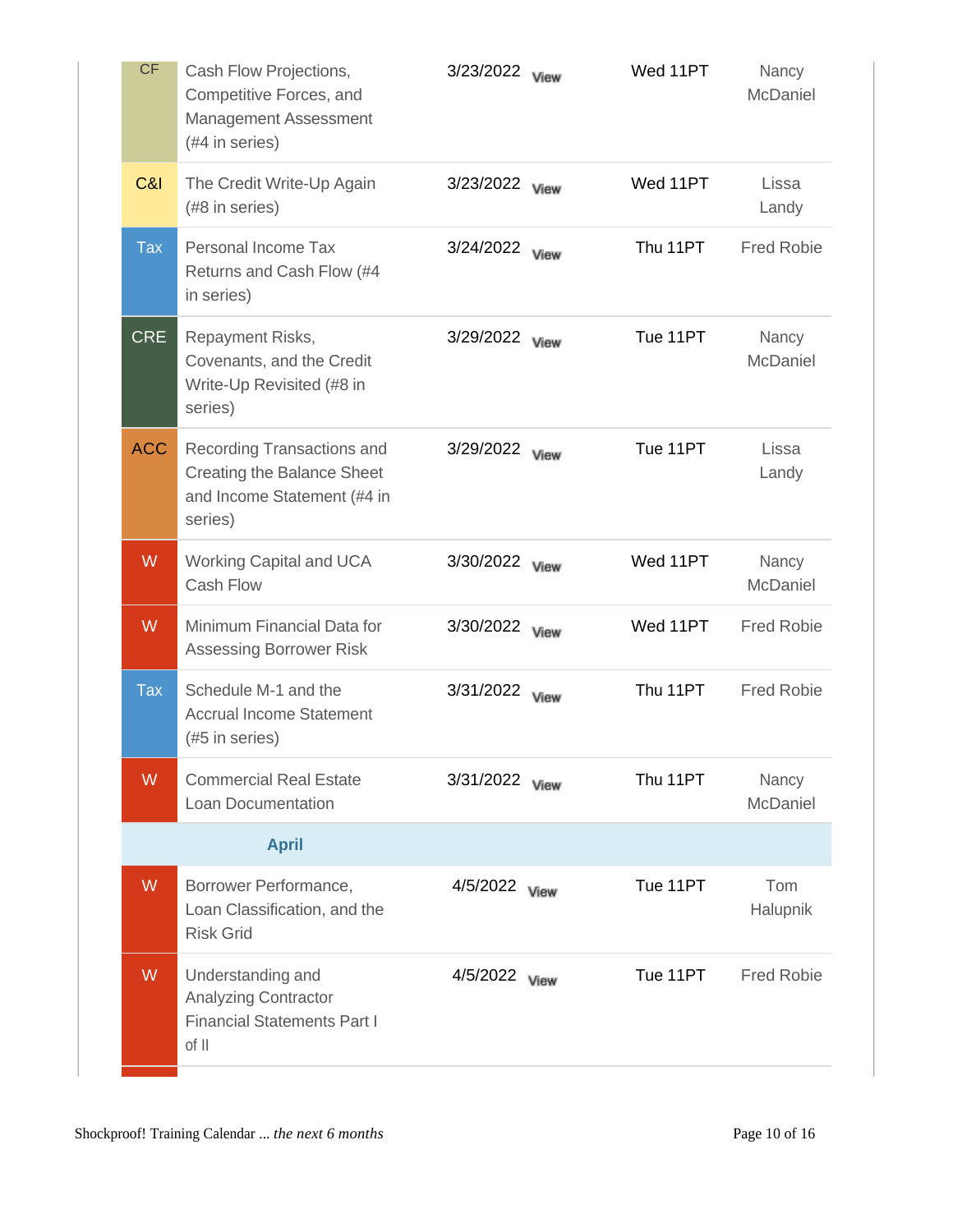| W                        | Analytical Focus in the<br><b>Credit Write Up</b>                                                | 4/6/2022 <sub>View</sub>  | Wed 11PT | Tom<br>Halupnik   |
|--------------------------|--------------------------------------------------------------------------------------------------|---------------------------|----------|-------------------|
| C&I                      | Credit College, Commercial<br><b>Business (Series Kickoff)</b>                                   | 4/7/2022 <sub>View</sub>  | Thu 11PT | Lissa<br>Landy    |
| <b>Tax</b>               | <b>Business Income Tax</b><br><b>Returns and Ratio Analysis</b><br>(#6 in series)                | 4/7/2022 <sub>View</sub>  | Thu 11PT | <b>Fred Robie</b> |
| $\overline{\texttt{CB}}$ | Credit College, Credit<br><b>Basics (Series Kickoff)</b>                                         | 4/12/2022 <sub>View</sub> | Tue 11PT | Tom<br>Halupnik   |
| W                        | Understanding and<br><b>Analyzing Contractor</b><br><b>Financial Statements Part II</b><br>of II | 4/12/2022 Miew            | Tue 11PT | <b>Fred Robie</b> |
| W                        | Fund Accounting and<br>Municipality Analysis: Part I<br>of II                                    | 4/13/2022<br>View         | Wed 11PT | <b>Fred Robie</b> |
| W                        | <b>Commercial Loan</b><br>Documentation                                                          | 4/13/2022 Mew             | Wed 11PT | Tom<br>Halupnik   |
| C&I                      | <b>Financial Statement Review</b><br>and Ratio Analysis (#2 in<br>series)                        | 4/14/2022 <sub>View</sub> | Thu 11PT | Lissa<br>Landy    |
| <b>Tax</b>               | <b>Business Income Tax</b><br><b>Returns and Cash Flow</b><br>Analysis (#7 in series)            | 4/14/2022 Mew             | Thu 11PT | <b>Fred Robie</b> |
| <b>Tax</b>               | Credit College, Federal<br><b>Taxes (Series Kickoff)</b>                                         | 4/19/2022 Miew            | Tue 11PT | Nancy<br>McDaniel |
| CB                       | <b>Personal Qualities and</b><br>Competitive Advantages (#2<br>in series)                        | 4/19/2022 Mew             | Tue 11PT | Tom<br>Halupnik   |
| W                        | Fund Accounting and<br>Municipality Analysis: Part II<br>of II                                   | 4/20/2022 Mew             | Wed 11PT | <b>Fred Robie</b> |
| W                        | The Five Cs of Credit                                                                            | 4/20/2022 Mew             | Wed 11PT | Tom<br>Halupnik   |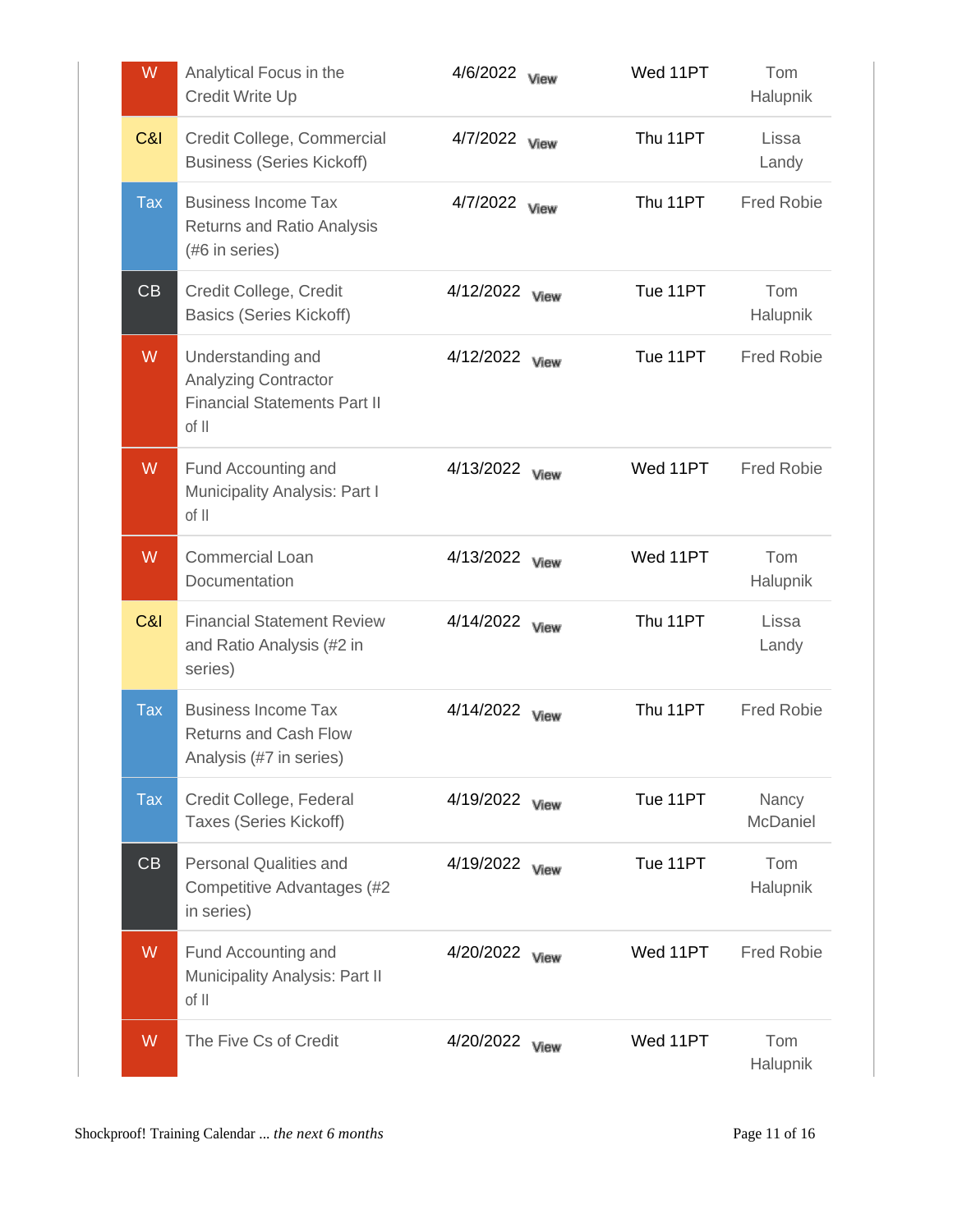| <b>Tax</b> | Cash Based Income Tax<br>Returns (#8 in series)                                                                          | 4/21/2022 <sub>Mew</sub>  | Thu 11PT | <b>Fred Robie</b> |
|------------|--------------------------------------------------------------------------------------------------------------------------|---------------------------|----------|-------------------|
| C&I        | Cash Flow Analysis and<br>Borrowing Causes (#3 in<br>series)                                                             | 4/21/2022 Mew             | Thu 11PT | Lissa<br>Landy    |
| CB         | <b>Critical Ratios and The First</b><br><b>Necessary Condition for</b><br>Business Success (#3 in<br>series)             | 4/26/2022 Mew             | Tue 11PT | Tom<br>Halupnik   |
| <b>Tax</b> | The Section 179 Deduction<br>(#2 in series)                                                                              | 4/26/2022 Mew             | Tue 11PT | Nancy<br>McDaniel |
| <b>CRE</b> | Credit College, Commercial<br><b>Real Estate (Series</b><br>Kickoff)                                                     | 4/27/2022 Mew             | Wed 11PT | Tom<br>Halupnik   |
| W          | Not for Profit Analysis                                                                                                  | 4/27/2022 <sub>View</sub> | Wed 11PT | <b>Fred Robie</b> |
| C&I        | Management Assessment,<br>Projected Cash Flow, and<br>the First Way Out (#4 in<br>series)                                | 4/28/2022 Mew             | Thu 11PT | Lissa<br>Landy    |
| W          | <b>Advanced UCA Cash Flow</b><br>Part I of II                                                                            | 4/28/2022 Mew             | Thu 11PT | Tom<br>Halupnik   |
|            | <b>May</b>                                                                                                               |                           |          |                   |
| CB         | Non-Financial Red Flags,<br>Cash Flow and Second<br><b>Necessary Condition for</b><br>Business Success (#4 in<br>series) | 5/3/2022 <sub>View</sub>  | Tue 11PT | Tom<br>Halupnik   |
| <b>Tax</b> | <b>Understanding Schedules K-</b><br>1 (#3 in series)                                                                    | 5/3/2022 <sub>View</sub>  | Tue 11PT | Nancy<br>McDaniel |
| W          | Description and Analysis in<br>the Credit Write-Up                                                                       | 5/4/2022 <sub>View</sub>  | Wed 11PT | Tom<br>Halupnik   |
| <b>CRE</b> | Ratios, Borrower Cash Flow,                                                                                              | 5/4/2022<br>View          | Wed 11PT | <b>Fred Robie</b> |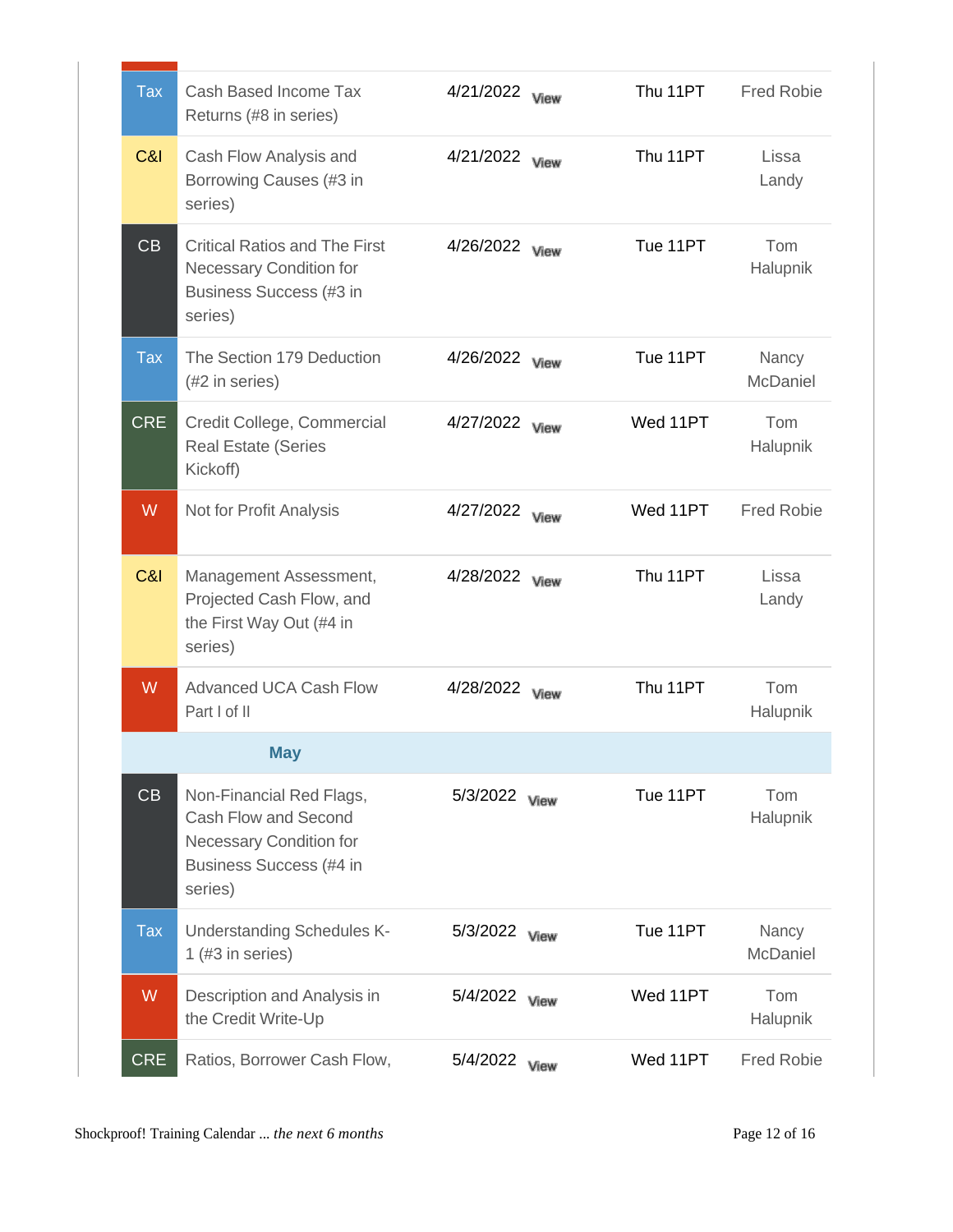|            | and the First Way Out (#2 in<br>series)                                           |                           |          |                          |
|------------|-----------------------------------------------------------------------------------|---------------------------|----------|--------------------------|
| W          | <b>Advanced UCA Cash Flow</b><br>Part II of II                                    | 5/5/2022 <sub>View</sub>  | Thu 11PT | Tom<br>Halupnik          |
| C&I        | Guarantor Analysis and the<br>Second Way Out (#5 in<br>series)                    | 5/5/2022 <sub>View</sub>  | Thu 11PT | Lissa<br>Landy           |
| <b>Tax</b> | Personal Income Tax<br>Returns and Cash Flow (#4<br>in series)                    | 5/10/2022<br>View         | Tue 11PT | Nancy<br>McDaniel        |
| <b>CRE</b> | Guarantor Analysis, Global<br>Cash Flow, and the Second<br>Way Out (#3 in series) | 5/11/2022 <sub>View</sub> | Wed 11PT | Tom<br>Halupnik          |
| C&I        | Non-Financial Red Flags<br>and Performance<br>Implications (#6 in series)         | 5/12/2022 <sub>View</sub> | Thu 11PT | Lissa<br>Landy           |
| W          | <b>Global Cash Flow</b>                                                           | 5/12/2022 Mew             | Thu 11PT | Tom<br>Halupnik          |
| <b>Tax</b> | Schedule M-1 and the<br><b>Accrual Income Statement</b><br>(#5 in series)         | 5/17/2022 Mew             | Tue 11PT | Nancy<br>McDaniel        |
| W          | Borrower Performance,<br>Loan Classification, and the<br><b>Risk Grid</b>         | 5/17/2022 <sub>View</sub> | Tue 11PT | Tom<br>Halupnik          |
| <b>CRE</b> | The Appraisal Report and<br>Approaches to Market Value<br>(#4 in series)          | 5/18/2022 Mew             | Wed 11PT | Tom<br>Halupnik          |
| W          | <b>Commercial Loan</b><br>Documentation                                           | 5/18/2022 <sub>View</sub> | Wed 11PT | Nancy<br><b>McDaniel</b> |
| C&I        | Identifying and Mitigating<br>Repayment Risks (#7 in<br>series)                   | 5/19/2022 Mew             | Thu 11PT | Lissa<br>Landy           |
| W          | Debt Capacity and Cash<br>Flow                                                    | 5/19/2022 Mew             | Thu 11PT | <b>Fred Robie</b>        |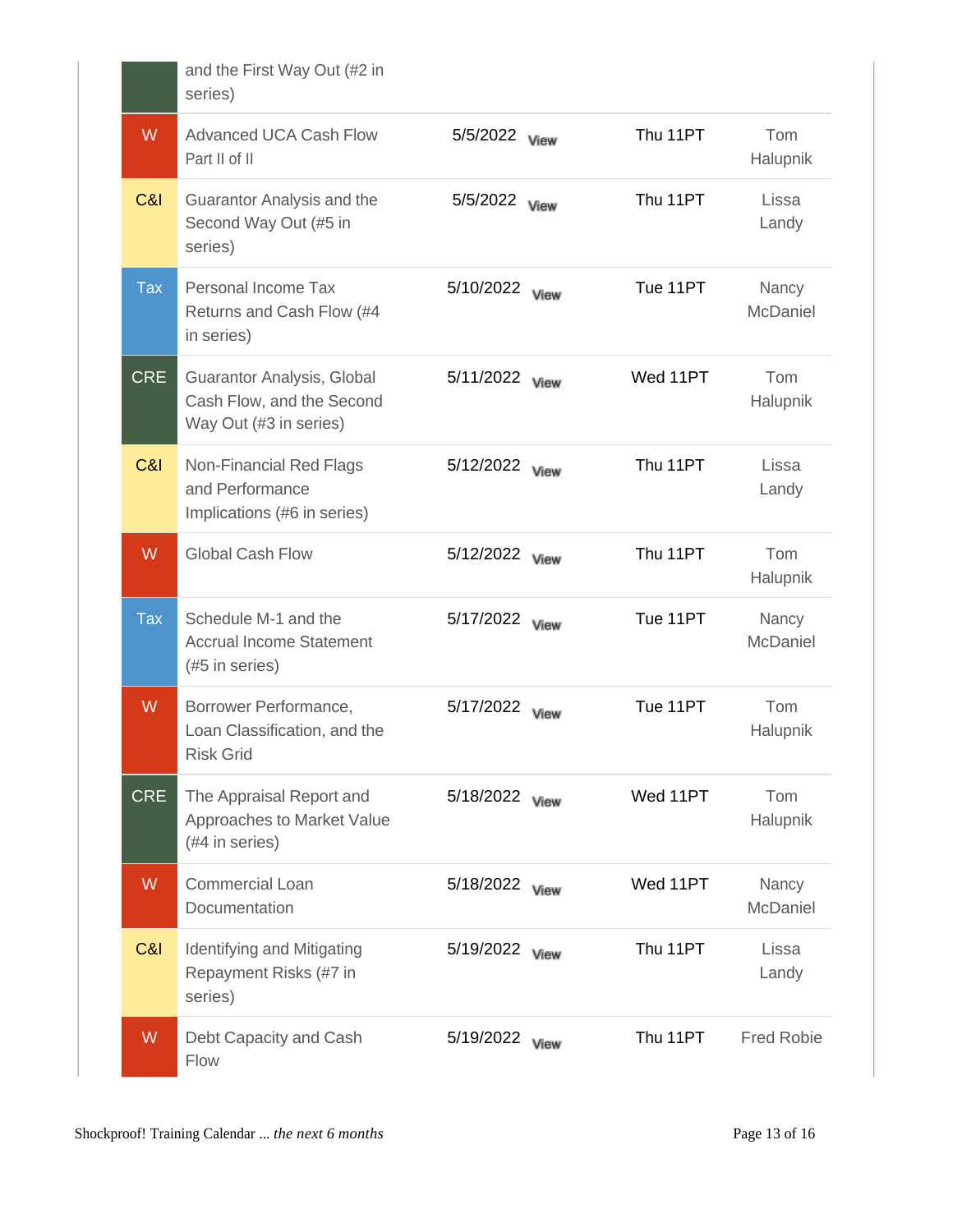| <b>Tax</b> | <b>Business Income Tax</b><br><b>Returns and Ratio Analysis</b><br>(#6 in series)                 | 5/24/2022 <sub>Mew</sub>  | Tue 11PT | Tom<br>Halupnik          |
|------------|---------------------------------------------------------------------------------------------------|---------------------------|----------|--------------------------|
| W          | <b>Spreading Financial</b><br><b>Statements</b>                                                   | 5/24/2022 Mew             | Tue 11PT | <b>Fred Robie</b>        |
| W          | <b>Commercial Real Estate</b><br>Loan Documentation                                               | 5/25/2022 <sub>View</sub> | Wed 11PT | Nancy<br>McDaniel        |
| <b>CRE</b> | The Income Capitalization<br>Approach and the Cap Rate<br>(#5 in series)                          | 5/25/2022 Mew             | Wed 11PT | <b>Fred Robie</b>        |
| C&I        | The Credit Write-Up Again<br>(#8 in series)                                                       | 5/26/2022 Mew             | Thu 11PT | Lissa<br>Landy           |
| <b>Tax</b> | <b>Business Income Tax</b><br><b>Returns and Cash Flow</b><br>Analysis (#7 in series)             | 5/31/2022 Mew             | Tue 11PT | Nancy<br>McDaniel        |
| <b>CF</b>  | Credit College, Cash Flow<br><b>Statements (Series Kickoff)</b>                                   | 5/31/2022 <sub>View</sub> | Tue 11PT | <b>Fred Robie</b>        |
|            | June                                                                                              |                           |          |                          |
| <b>CRE</b> | Underwriting Standards,<br>Actual vs. Stabilized NOI,<br>and Breakeven Analysis (#6<br>in series) | 6/1/2022 <sub>View</sub>  | Wed 11PT | <b>Fred Robie</b>        |
| W.         | Assessing Medical<br>Practices                                                                    | 6/2/2022 <sub>View</sub>  | Thu 11PT | <b>Fred Robie</b>        |
| <b>ACC</b> | Credit College, Accounting<br><b>Essentials (Series Kickoff)</b>                                  | 6/2/2022 <sub>View</sub>  | Thu 11PT | Lissa<br>Landy           |
| <b>Tax</b> | Cash Based Income Tax<br>Returns (#8 in series)                                                   | 6/7/2022 <sub>View</sub>  | Tue 11PT | Nancy<br><b>McDaniel</b> |
| <b>CF</b>  | The EBITDA Cash Flow<br>Proxy and the UCA Cash<br>Flow Statement (#2 in<br>series)                | 6/7/2022 <sub>View</sub>  | Tue 11PT | <b>Fred Robie</b>        |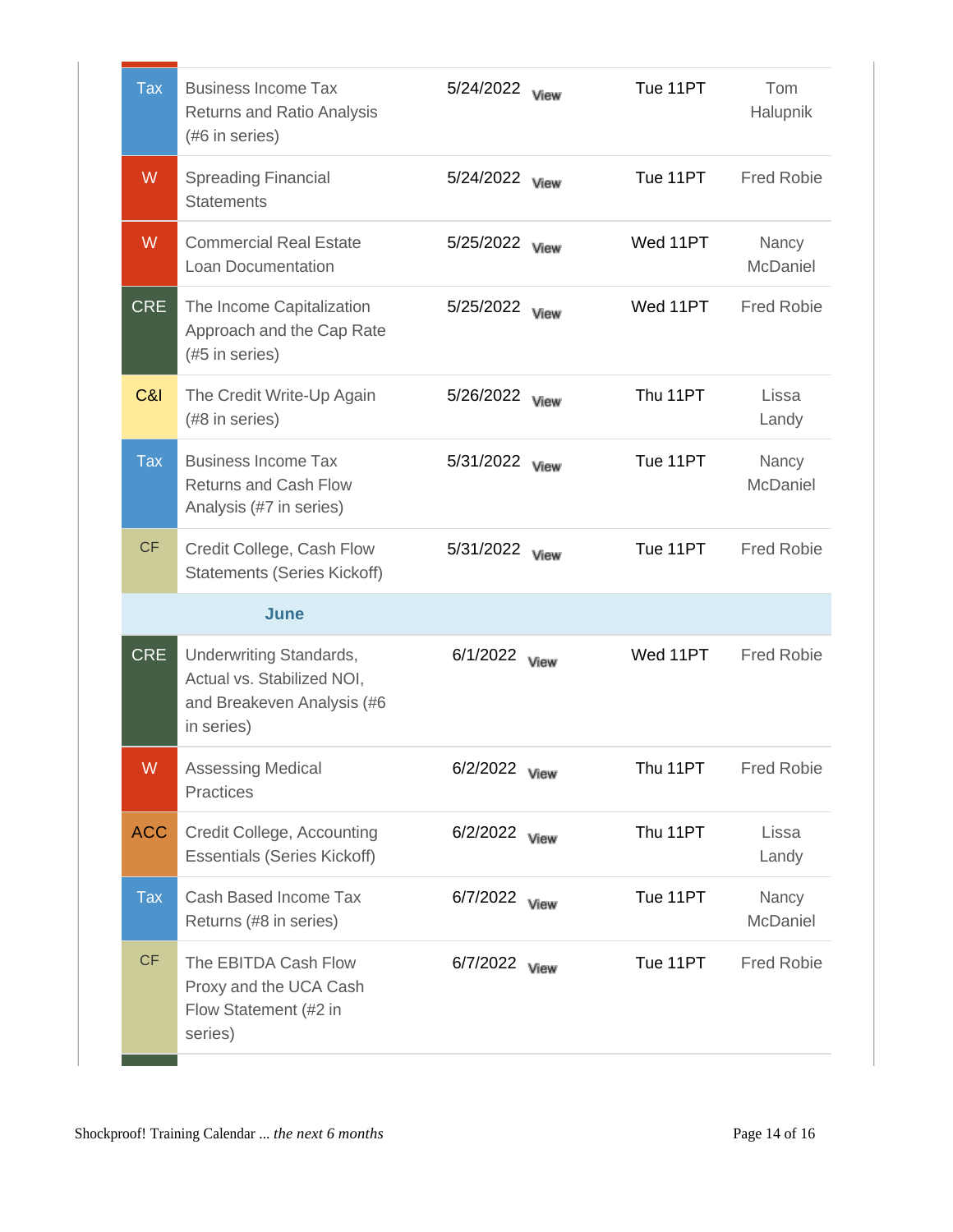| CRE        | Management Assessment,<br>Competitive Forces, and<br>Projected Performance (#7<br>in series)                     | 6/8/2022 <sub>View</sub>  | Wed 11PT | <b>Fred Robie</b> |
|------------|------------------------------------------------------------------------------------------------------------------|---------------------------|----------|-------------------|
| CB         | Credit College, Credit<br><b>Basics (Series Kickoff)</b>                                                         | 6/8/2022 <sub>View</sub>  | Wed 11PT | Nancy<br>McDaniel |
| W          | Analytical Focus in the<br><b>Credit Write Up</b>                                                                | 6/9/2022 <sub>View</sub>  | Thu 11PT | <b>Fred Robie</b> |
| <b>ACC</b> | Double Entry Accounting, the<br>Accounting Equation, and<br>Debits and Credits (#2 in<br>series)                 | 6/9/2022 <sub>View</sub>  | Thu 11PT | Lissa<br>Landy    |
| W          | <b>Commercial Real Estate</b>                                                                                    | 6/14/2022 Mew             | Tue 11PT | Tom<br>Halupnik   |
| CF         | The FASB 95 Statement of<br>Cash Flows and the UCA<br>Cash Flow Statement (#3 in<br>series)                      | 6/14/2022 <sub>View</sub> | Tue 11PT | <b>Fred Robie</b> |
| CB         | Personal Qualities and<br>Competitive Advantages (#2)<br>in series)                                              | 6/15/2022 Mew             | Wed 11PT | Nancy<br>McDaniel |
| <b>CRE</b> | Repayment Risks,<br>Covenants, and the Credit<br>Write-Up Revisited (#8 in<br>series)                            | 6/15/2022 <sub>View</sub> | Wed 11PT | <b>Fred Robie</b> |
| <b>ACC</b> | <b>Critical Accounting</b><br><b>Principles and Assumptions</b><br>and More Debits and<br>Credits (#3 in series) | 6/16/2022 <sub>View</sub> | Thu 11PT | Lissa<br>Landy    |
| W          | Understanding and<br><b>Analyzing Contractor</b><br><b>Financial Statements Part I</b><br>of II                  | 6/16/2022 Mew             | Thu 11PT | Tom<br>Halupnik   |
| <b>CF</b>  | Cash Flow Projections,<br>Competitive Forces, and                                                                | 6/21/2022 Mew             | Tue 11PT | <b>Fred Robie</b> |